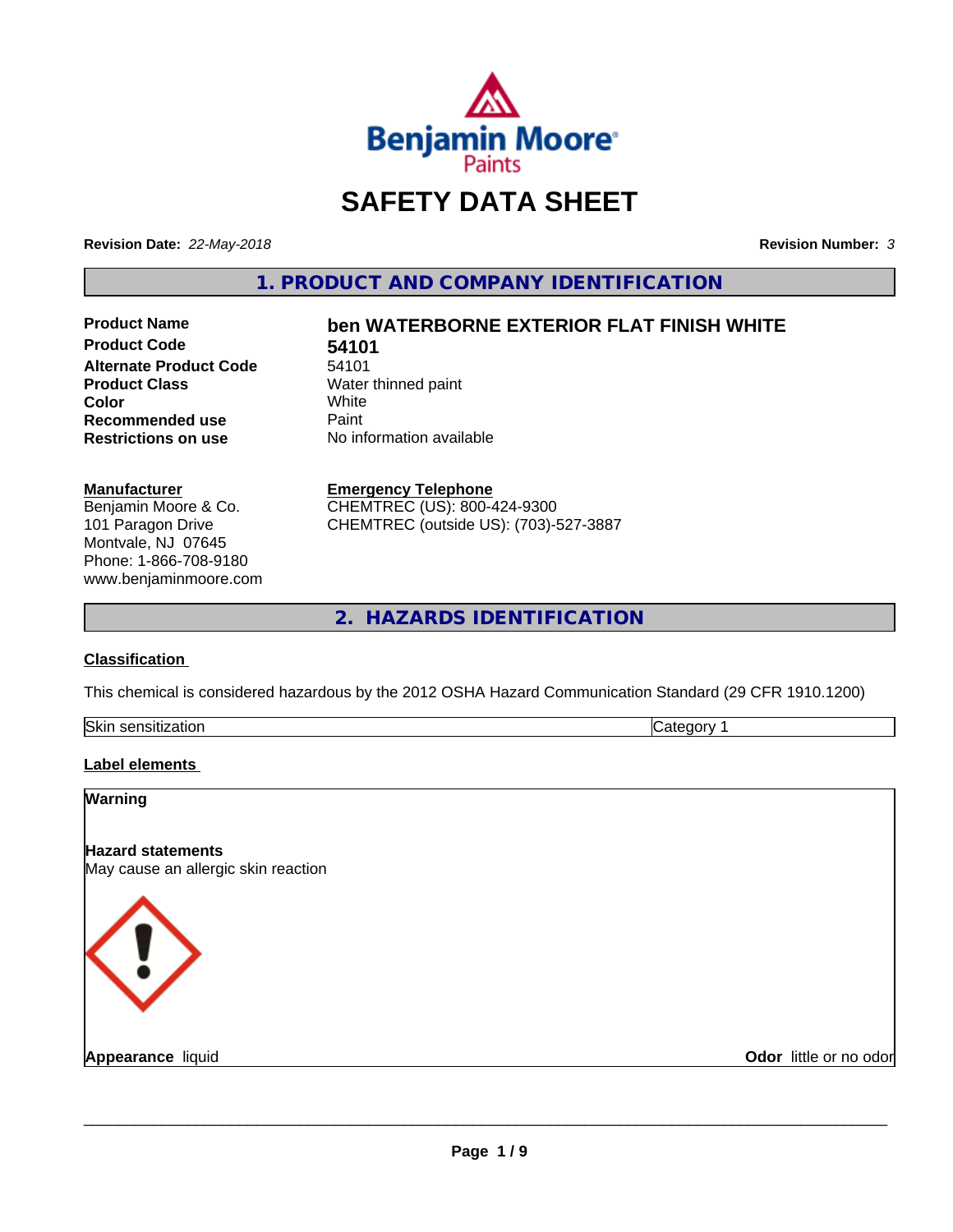# **Precautionary Statements - Prevention**

Avoid breathing dust/fume/gas/mist/vapors/spray Contaminated work clothing should not be allowed out of the workplace Wear protective gloves

# **Skin**

IF ON SKIN: Wash with plenty of soap and water If skin irritation or rash occurs: Get medical advice/attention Wash contaminated clothing before reuse

# **Precautionary Statements - Disposal**

Dispose of contents/container to an approved waste disposal plant

# **Hazards not otherwise classified (HNOC)**

Not applicable

# **Other information**

No information available

# **3. COMPOSITION INFORMATION ON COMPONENTS**

\_\_\_\_\_\_\_\_\_\_\_\_\_\_\_\_\_\_\_\_\_\_\_\_\_\_\_\_\_\_\_\_\_\_\_\_\_\_\_\_\_\_\_\_\_\_\_\_\_\_\_\_\_\_\_\_\_\_\_\_\_\_\_\_\_\_\_\_\_\_\_\_\_\_\_\_\_\_\_\_\_\_\_\_\_\_\_\_\_\_\_\_\_

| <b>Chemical name</b>                           | <b>CAS No.</b> | Weight-% |
|------------------------------------------------|----------------|----------|
| Titanium dioxide                               | 13463-67-7     |          |
| Diatomaceous earth                             | 61790-53-2     |          |
| Sodium C14-C16 olefin sulfonate                | 68439-57-6     | U.5      |
| Carbamic acid, butyl-, 3-iodo-2-propynyl ester | 55406-53-6     | U.5      |

|                                                  | 4. FIRST AID MEASURES                                                                                                                                                                                                               |
|--------------------------------------------------|-------------------------------------------------------------------------------------------------------------------------------------------------------------------------------------------------------------------------------------|
| <b>General Advice</b>                            | No hazards which require special first aid measures.                                                                                                                                                                                |
| <b>Eye Contact</b>                               | Rinse thoroughly with plenty of water for at least 15 minutes and consult a<br>physician.                                                                                                                                           |
| <b>Skin Contact</b>                              | Wash off immediately with soap and plenty of water while removing all<br>contaminated clothes and shoes. If skin irritation persists, call a physician. Wash<br>clothing before reuse. Destroy contaminated articles such as shoes. |
| <b>Inhalation</b>                                | Move to fresh air. If symptoms persist, call a physician.                                                                                                                                                                           |
| Ingestion                                        | Clean mouth with water and afterwards drink plenty of water. Consult a physician<br>if necessary.                                                                                                                                   |
| <b>Most Important</b><br><b>Symptoms/Effects</b> | May cause allergic skin reaction.                                                                                                                                                                                                   |
| <b>Notes To Physician</b>                        | Treat symptomatically.                                                                                                                                                                                                              |
|                                                  | 5. FIRE-FIGHTING MEASURES                                                                                                                                                                                                           |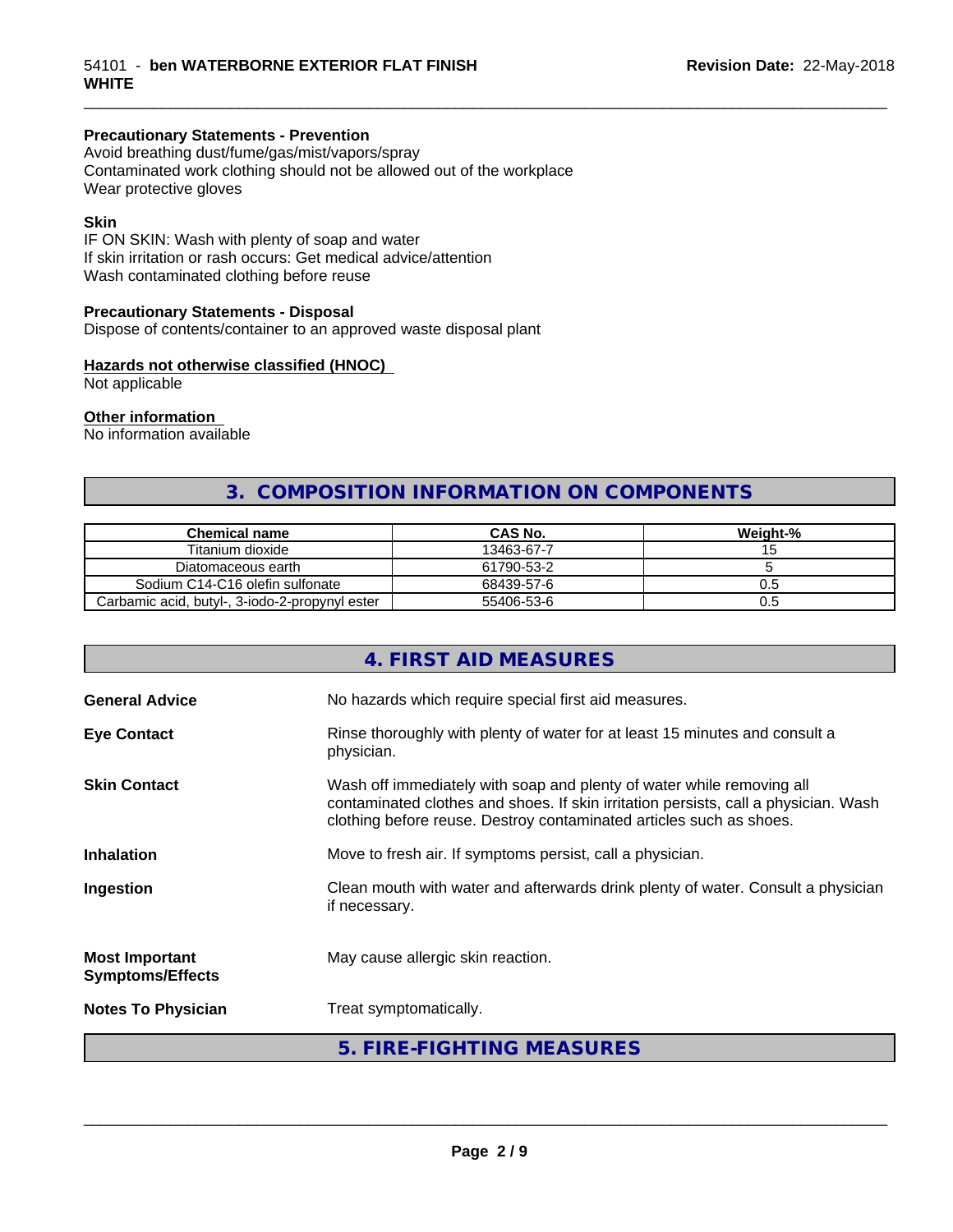| Health: 1<br><b>Flammability: 0</b><br>NFPA                                      | <b>Instability: 0</b><br><b>Special: Not Applicable</b>                                                                                      |  |
|----------------------------------------------------------------------------------|----------------------------------------------------------------------------------------------------------------------------------------------|--|
| Lower flammability limit:<br><b>Upper flammability limit:</b>                    | Not applicable<br>Not applicable                                                                                                             |  |
| <b>Flammability Limits In Air</b>                                                |                                                                                                                                              |  |
| <b>Flash Point Data</b><br>Flash Point (°F)<br>Flash Point (°C)<br><b>Method</b> | Not applicable<br>Not applicable<br>Not applicable                                                                                           |  |
| <b>Sensitivity To Static Discharge</b>                                           | No.                                                                                                                                          |  |
| <b>Sensitivity To Mechanical Impact</b>                                          | No.                                                                                                                                          |  |
| <b>Specific Hazards Arising From The Chemical</b>                                | Closed containers may rupture if exposed to fire or<br>extreme heat.                                                                         |  |
| <b>Protective Equipment And Precautions For</b><br><b>Firefighters</b>           | As in any fire, wear self-contained breathing apparatus<br>pressure-demand, MSHA/NIOSH (approved or equivalent)<br>and full protective gear. |  |
| <b>Suitable Extinguishing Media</b>                                              | Use extinguishing measures that are appropriate to local<br>circumstances and the surrounding environment.                                   |  |

\_\_\_\_\_\_\_\_\_\_\_\_\_\_\_\_\_\_\_\_\_\_\_\_\_\_\_\_\_\_\_\_\_\_\_\_\_\_\_\_\_\_\_\_\_\_\_\_\_\_\_\_\_\_\_\_\_\_\_\_\_\_\_\_\_\_\_\_\_\_\_\_\_\_\_\_\_\_\_\_\_\_\_\_\_\_\_\_\_\_\_\_\_

# **NFPA Legend**

- 0 Not Hazardous
- 1 Slightly
- 2 Moderate
- 3 High
- 4 Severe

*The ratings assigned are only suggested ratings, the contractor/employer has ultimate responsibilities for NFPA ratings where this system is used.*

*Additional information regarding the NFPA rating system is available from the National Fire Protection Agency (NFPA) at www.nfpa.org.*

# **6. ACCIDENTAL RELEASE MEASURES**

| <b>Personal Precautions</b>      | Avoid contact with skin, eyes and clothing. Ensure adequate ventilation.                             |
|----------------------------------|------------------------------------------------------------------------------------------------------|
| <b>Other Information</b>         | Prevent further leakage or spillage if safe to do so.                                                |
| <b>Environmental precautions</b> | See Section 12 for additional Ecological Information.                                                |
| <b>Methods for Cleaning Up</b>   | Soak up with inert absorbent material. Sweep up and shovel into suitable<br>containers for disposal. |
|                                  |                                                                                                      |

# **7. HANDLING AND STORAGE**

Handling **Handling** Avoid contact with skin, eyes and clothing. Avoid breathing vapors, spray mists or sanding dust. In case of insufficient ventilation, wear suitable respiratory equipment.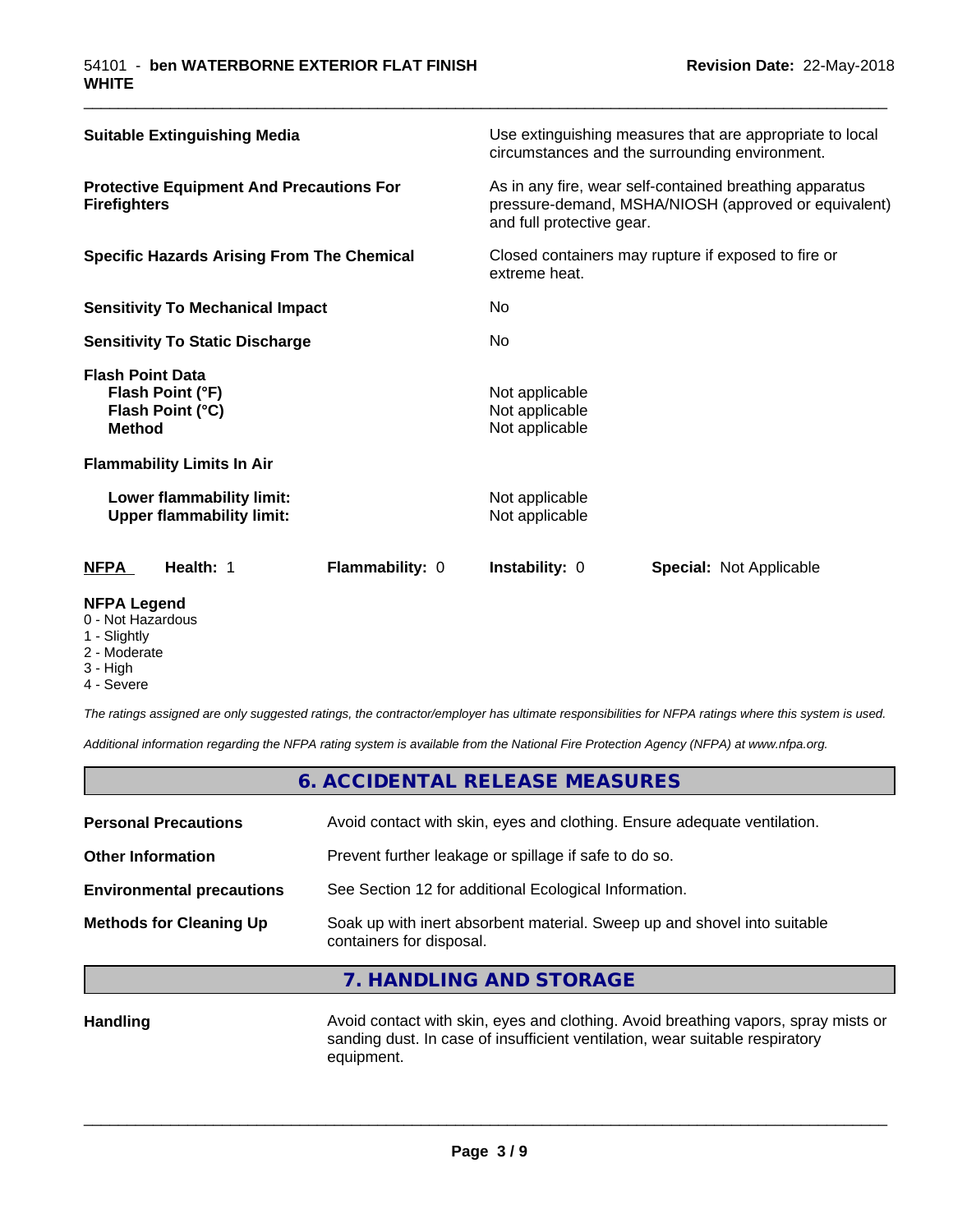**Storage** Keep container tightly closed. Keep out of the reach of children.

\_\_\_\_\_\_\_\_\_\_\_\_\_\_\_\_\_\_\_\_\_\_\_\_\_\_\_\_\_\_\_\_\_\_\_\_\_\_\_\_\_\_\_\_\_\_\_\_\_\_\_\_\_\_\_\_\_\_\_\_\_\_\_\_\_\_\_\_\_\_\_\_\_\_\_\_\_\_\_\_\_\_\_\_\_\_\_\_\_\_\_\_\_

**Incompatible Materials** No information available

# **8. EXPOSURE CONTROLS/PERSONAL PROTECTION**

# **Exposure Limits**

| <b>Chemical name</b> | <b>ACGIH TLV</b>      | <b>OSHA PEL</b>                            |
|----------------------|-----------------------|--------------------------------------------|
| Titanium dioxide     | TWA<br>10 mg/m $^3$ - | <b>TWA</b><br>15 ma/m <sup>3</sup> $\cdot$ |
| Diatomaceous earth   | N/E                   |                                            |
|                      |                       | <b>TWA</b><br>20 mppcf                     |

#### **Legend**

ACGIH - American Conference of Governmental Industrial Hygienists Exposure Limits OSHA - Occupational Safety & Health Administration Exposure Limits N/E - Not Established

**Engineering Measures** Ensure adequate ventilation, especially in confined areas.

# **Personal Protective Equipment**

| <b>Eye/Face Protection</b>    | Safety glasses with side-shields.                                        |
|-------------------------------|--------------------------------------------------------------------------|
| <b>Skin Protection</b>        | Protective gloves and impervious clothing.                               |
| <b>Respiratory Protection</b> | In case of insufficient ventilation wear suitable respiratory equipment. |
| <b>Hygiene Measures</b>       | Avoid contact with skin, eyes and clothing. Remove and wash contaminated |

clothing before re-use. Wash thoroughly after handling.

# **9. PHYSICAL AND CHEMICAL PROPERTIES**

| Appearance                  | liquid                   |
|-----------------------------|--------------------------|
| Odor                        | little or no odor        |
| <b>Odor Threshold</b>       | No information available |
| Density (Ibs/gal)           | $11.9 - 11.3$            |
| <b>Specific Gravity</b>     | $1.30 - 1.35$            |
| рH                          | No information available |
| <b>Viscosity (cps)</b>      | No information available |
| Solubility(ies)             | No information available |
| <b>Water solubility</b>     | No information available |
| <b>Evaporation Rate</b>     | No information available |
| Vapor pressure @20 °C (kPa) | No information available |
| Vapor density               | No information available |
| Wt. % Solids                | 45 - 55                  |
| Vol. % Solids               | $30 - 40$                |
| Wt. % Volatiles             | $45 - 55$                |
| <b>Vol. % Volatiles</b>     | $60 - 70$                |
| VOC Regulatory Limit (g/L)  | < 50                     |
| <b>Boiling Point (°F)</b>   | 212                      |
| <b>Boiling Point (°C)</b>   | 100                      |
| <b>Freezing Point (°F)</b>  | 32                       |
| <b>Freezing Point (°C)</b>  | 0                        |
| Flash Point (°F)            | Not applicable           |
| Flash Point (°C)            | Not applicable           |
|                             |                          |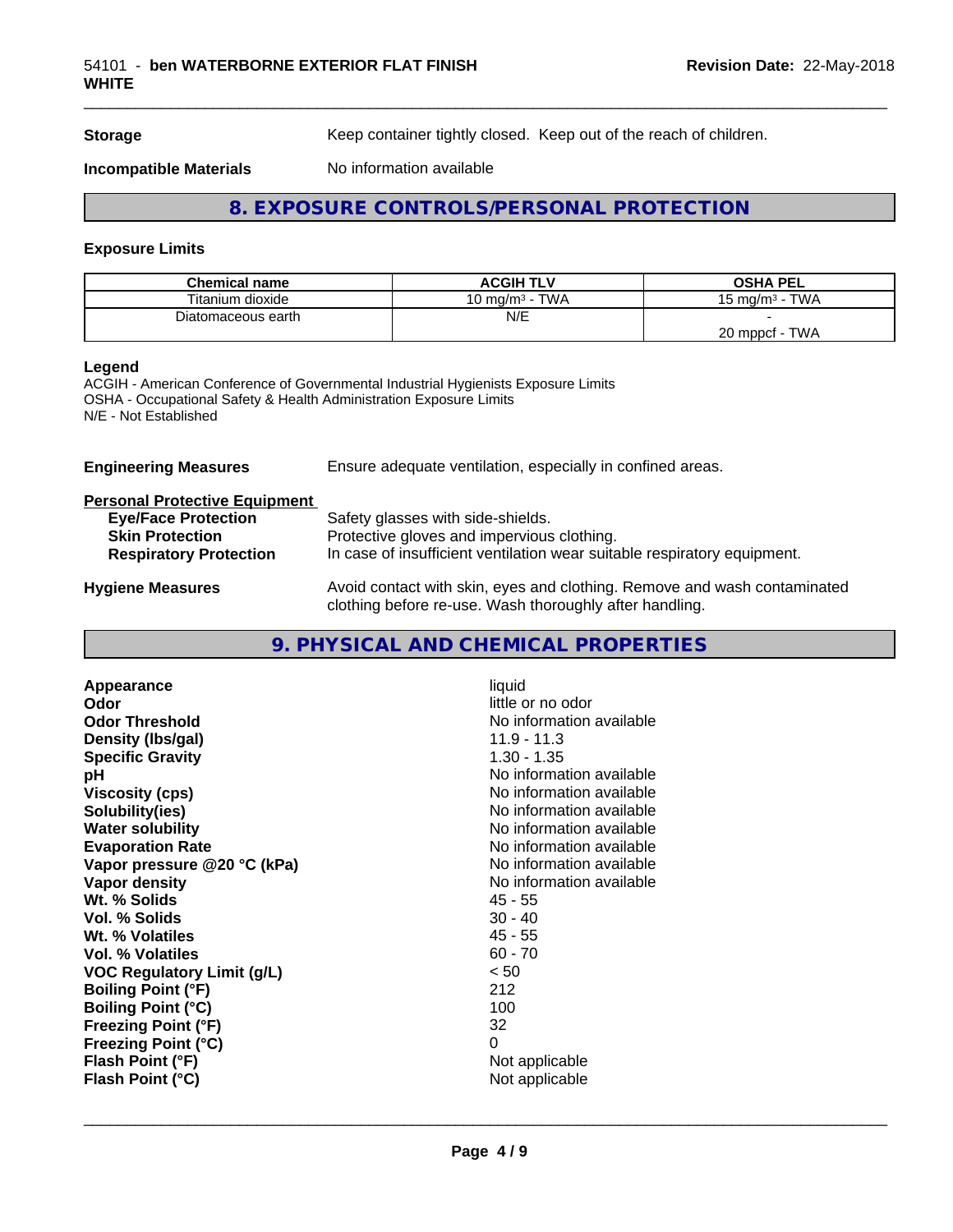**Method** Not applicable **Flammability (solid, gas)** Not applicable<br>
Upper flammability limit:<br>
Not applicable<br>
Not applicable Upper flammability limit:<br>
Lower flammability limit:<br>
Not applicable<br>
Not applicable **Lower flammability limit:**<br> **Autoignition Temperature (°F)**<br>
Mo information available Autoignition Temperature (°F)<br>
Autoignition Temperature (°C)<br>
No information available Autoignition Temperature (°C)<br>
Decomposition Temperature (°F)<br>
No information available **Decomposition Temperature (°F)**<br> **Decomposition Temperature (°C)** No information available<br>
No information available **Decomposition Temperature (°C)**<br>Partition coefficient

**No information available** 

\_\_\_\_\_\_\_\_\_\_\_\_\_\_\_\_\_\_\_\_\_\_\_\_\_\_\_\_\_\_\_\_\_\_\_\_\_\_\_\_\_\_\_\_\_\_\_\_\_\_\_\_\_\_\_\_\_\_\_\_\_\_\_\_\_\_\_\_\_\_\_\_\_\_\_\_\_\_\_\_\_\_\_\_\_\_\_\_\_\_\_\_\_

# **10. STABILITY AND REACTIVITY**

| <b>Reactivity</b>                         | Not Applicable                           |
|-------------------------------------------|------------------------------------------|
| <b>Chemical Stability</b>                 | Stable under normal conditions.          |
| <b>Conditions to avoid</b>                | Prevent from freezing.                   |
| <b>Incompatible Materials</b>             | No materials to be especially mentioned. |
| <b>Hazardous Decomposition Products</b>   | None under normal use.                   |
| <b>Possibility of hazardous reactions</b> | None under normal conditions of use.     |

# **11. TOXICOLOGICAL INFORMATION**

| Information on likely routes of exposure                                                                                                                                                                                                                                                                              |
|-----------------------------------------------------------------------------------------------------------------------------------------------------------------------------------------------------------------------------------------------------------------------------------------------------------------------|
| Eye contact, skin contact and inhalation.                                                                                                                                                                                                                                                                             |
|                                                                                                                                                                                                                                                                                                                       |
| No information available                                                                                                                                                                                                                                                                                              |
| Symptoms related to the physical, chemical and toxicological characteristics                                                                                                                                                                                                                                          |
| No information available                                                                                                                                                                                                                                                                                              |
| Delayed and immediate effects as well as chronic effects from short and long-term exposure                                                                                                                                                                                                                            |
| May cause slight irritation.<br>Substance may cause slight skin irritation. Prolonged or repeated contact may dry<br>skin and cause irritation.                                                                                                                                                                       |
| May cause irritation of respiratory tract.<br>Ingestion may cause gastrointestinal irritation, nausea, vomiting and diarrhea.<br>May cause an allergic skin reaction<br>No information available.<br>No information available.<br>No information available.<br>No information available.<br>No information available. |
|                                                                                                                                                                                                                                                                                                                       |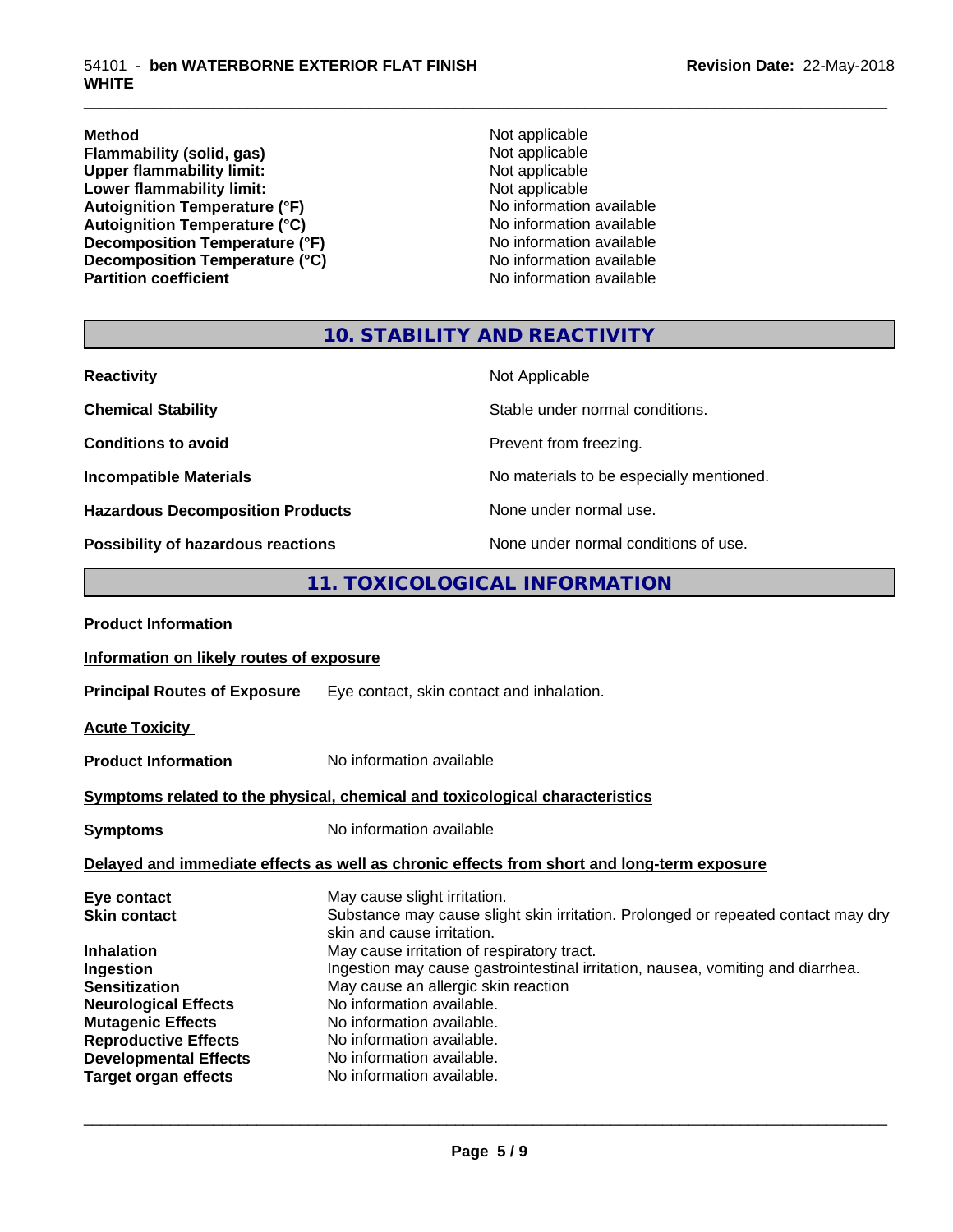| <b>STOT - single exposure</b> | No information available. |
|-------------------------------|---------------------------|
| STOT - repeated exposure      | No information available. |
| Other adverse effects         | No information available. |
| <b>Aspiration Hazard</b>      | No information available  |

**Numerical measures of toxicity**

**The following values are calculated based on chapter 3.1 of the GHS document**

| ATEmix (oral)                        | 68055 mg/kg |
|--------------------------------------|-------------|
| <b>ATEmix (inhalation-dust/mist)</b> | 462.7 mg/L  |

#### **Component Information**

Titanium dioxide LD50 Oral: > 10000 mg/kg (Rat)

#### **Carcinogenicity**

*The information below indicateswhether each agency has listed any ingredient as a carcinogen:.*

| Chemical<br>name                 | <b>IARC</b>                       | NTP | <b>OCU</b><br>שט |
|----------------------------------|-----------------------------------|-----|------------------|
|                                  | .<br>2R<br>Human<br>Possible<br>້ |     | ∟isted           |
| .<br>. dioxide<br><b>itanium</b> | Carcinoɑen                        |     |                  |

\_\_\_\_\_\_\_\_\_\_\_\_\_\_\_\_\_\_\_\_\_\_\_\_\_\_\_\_\_\_\_\_\_\_\_\_\_\_\_\_\_\_\_\_\_\_\_\_\_\_\_\_\_\_\_\_\_\_\_\_\_\_\_\_\_\_\_\_\_\_\_\_\_\_\_\_\_\_\_\_\_\_\_\_\_\_\_\_\_\_\_\_\_

• Although IARC has classified titanium dioxide as possibly carcinogenic to humans (2B), their summary concludes: "No significant exposure to titanium dioxide is thought to occur during the use of products in which titanium dioxide is bound to other materials, such as paint."

#### **Legend**

IARC - International Agency for Research on Cancer NTP - National Toxicity Program OSHA - Occupational Safety & Health Administration

**12. ECOLOGICAL INFORMATION**

# **Ecotoxicity Effects**

The environmental impact of this product has not been fully investigated.

# **Product Information**

# **Acute Toxicity to Fish**

No information available

# **Acute Toxicity to Aquatic Invertebrates**

No information available

# **Acute Toxicity to Aquatic Plants**

No information available

# **Persistence / Degradability**

No information available.

#### **Bioaccumulation**

No information available.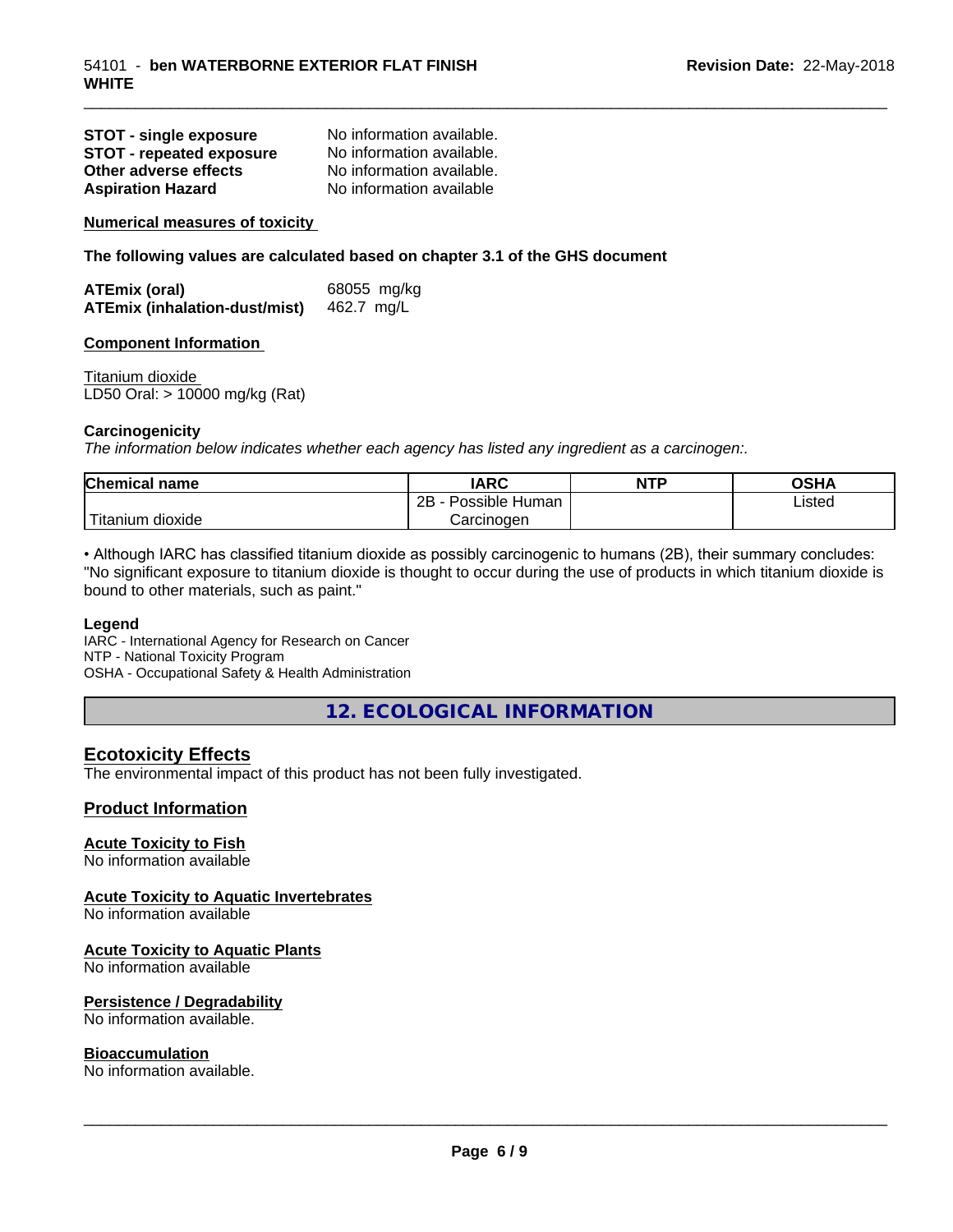# **Mobility in Environmental Media**

No information available.

**Ozone** No information available

# **Component Information**

# **Acute Toxicity to Fish**

Titanium dioxide  $LC50: > 1000$  mg/L (Fathead Minnow - 96 hr.) Carbamic acid, butyl-, 3-iodo-2-propynyl ester LC50: 230 µg/L (Bluegill sunfish - 96 hr.)

# **Acute Toxicity to Aquatic Invertebrates**

No information available

# **Acute Toxicity to Aquatic Plants**

No information available

|                                  | 13. DISPOSAL CONSIDERATIONS                                                                                                                                                                                               |
|----------------------------------|---------------------------------------------------------------------------------------------------------------------------------------------------------------------------------------------------------------------------|
| <b>Waste Disposal Method</b>     | Dispose of in accordance with federal, state, and local regulations. Local<br>requirements may vary, consult your sanitation department or state-designated<br>environmental protection agency for more disposal options. |
|                                  | 14. TRANSPORT INFORMATION                                                                                                                                                                                                 |
| <b>DOT</b>                       | Not regulated                                                                                                                                                                                                             |
| <b>ICAO / IATA</b>               | Not regulated                                                                                                                                                                                                             |
| <b>IMDG/IMO</b>                  | Not regulated                                                                                                                                                                                                             |
|                                  | <b>15. REGULATORY INFORMATION</b>                                                                                                                                                                                         |
| <b>International Inventories</b> |                                                                                                                                                                                                                           |

\_\_\_\_\_\_\_\_\_\_\_\_\_\_\_\_\_\_\_\_\_\_\_\_\_\_\_\_\_\_\_\_\_\_\_\_\_\_\_\_\_\_\_\_\_\_\_\_\_\_\_\_\_\_\_\_\_\_\_\_\_\_\_\_\_\_\_\_\_\_\_\_\_\_\_\_\_\_\_\_\_\_\_\_\_\_\_\_\_\_\_\_\_

| <b>TSCA: United States</b> | Yes - All components are listed or exempt. |
|----------------------------|--------------------------------------------|
| <b>DSL: Canada</b>         | Yes - All components are listed or exempt. |

# **Federal Regulations**

| SARA 311/312 hazardous categorization |     |
|---------------------------------------|-----|
| Acute health hazard                   | Yes |
| Chronic Health Hazard                 | Nο  |
| Fire hazard                           | Nο  |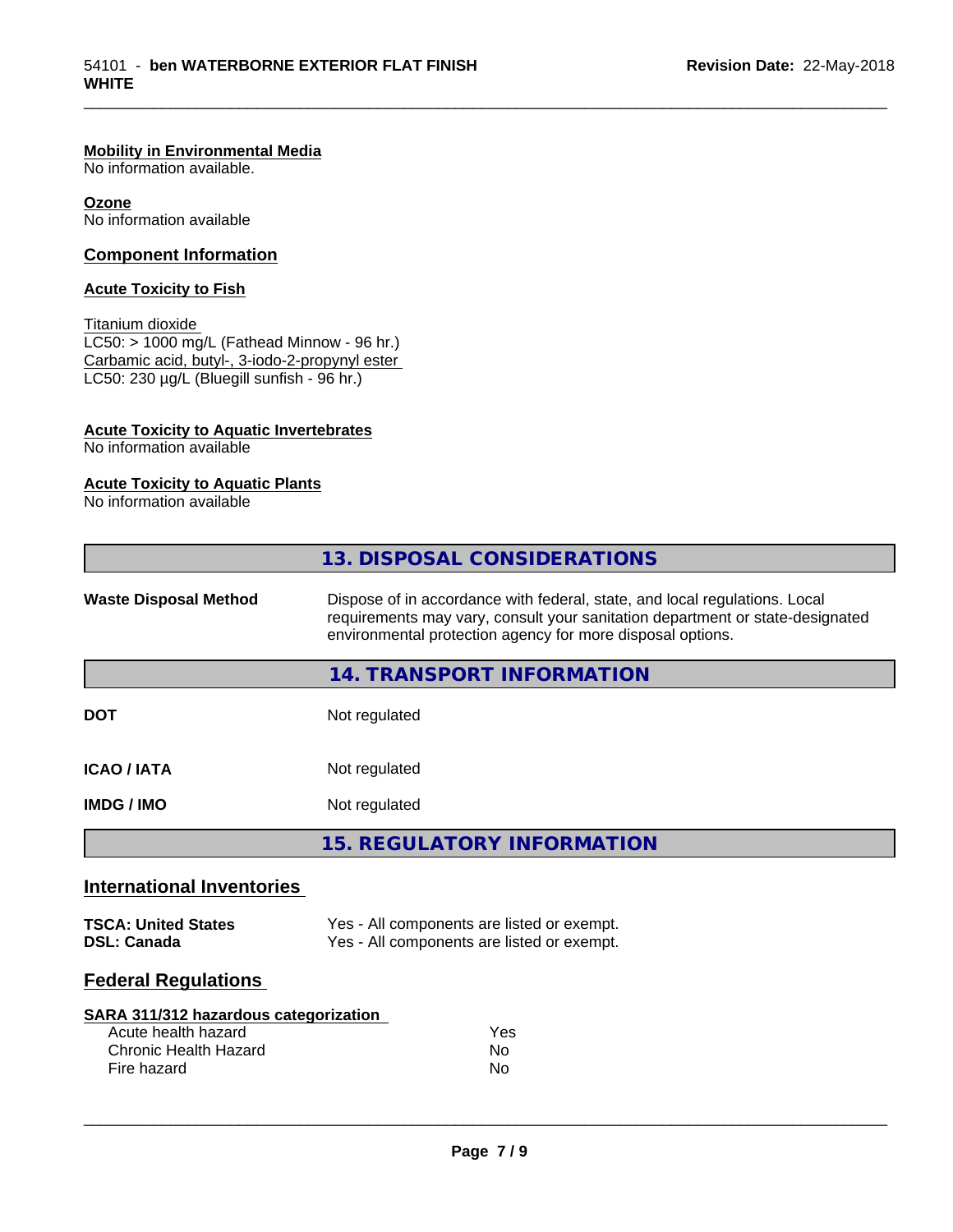| Sudden release of pressure hazard | No  |
|-----------------------------------|-----|
| Reactive Hazard                   | .No |

### **SARA 313**

Section 313 of Title III of the Superfund Amendments and Reauthorization Act of 1986 (SARA). This product contains a chemical or chemicals which are subject to the reporting requirements of the Act and Title 40 of the Code of Federal Regulations, Part 372:

\_\_\_\_\_\_\_\_\_\_\_\_\_\_\_\_\_\_\_\_\_\_\_\_\_\_\_\_\_\_\_\_\_\_\_\_\_\_\_\_\_\_\_\_\_\_\_\_\_\_\_\_\_\_\_\_\_\_\_\_\_\_\_\_\_\_\_\_\_\_\_\_\_\_\_\_\_\_\_\_\_\_\_\_\_\_\_\_\_\_\_\_\_

*None*

# **Clean Air Act,Section 112 Hazardous Air Pollutants (HAPs) (see 40 CFR 61)**

This product contains the following HAPs:

*None*

# **US State Regulations**

# **California Proposition 65**

# **AN** WARNING: Cancer and Reproductive Harm– www.P65warnings.ca.gov

#### **State Right-to-Know**

| <b>Chemical name</b>    | <b>Massachusetts</b> | <b>New Jersey</b> | Pennsylvania |
|-------------------------|----------------------|-------------------|--------------|
| Titanium dioxide        |                      |                   |              |
| Diatomaceous earth      |                      |                   |              |
| Carbamic acid, butyl-,  |                      |                   |              |
| 3-iodo-2-propynyl ester |                      |                   |              |

#### **Legend**

X - Listed

# **16. OTHER INFORMATION**

**HMIS** - **Health:** 1 **Flammability:** 0 **Reactivity:** 0 **PPE:** -

# **HMIS Legend**

- 0 Minimal Hazard
- 1 Slight Hazard
- 2 Moderate Hazard
- 3 Serious Hazard
- 4 Severe Hazard
- Chronic Hazard

X - Consult your supervisor or S.O.P. for "Special" handling instructions.

*Note: The PPE rating has intentionally been left blank. Choose appropriate PPE that will protect employees from the hazards the material will present under the actual normal conditions of use.*

*Caution: HMISÒ ratings are based on a 0-4 rating scale, with 0 representing minimal hazards or risks, and 4 representing significant hazards or risks. Although HMISÒ ratings are not required on MSDSs under 29 CFR 1910.1200, the preparer, has chosen to provide them. HMISÒ ratings are to be used only in conjunction with a fully implemented HMISÒ program by workers who have received appropriate HMISÒ training. HMISÒ is a*